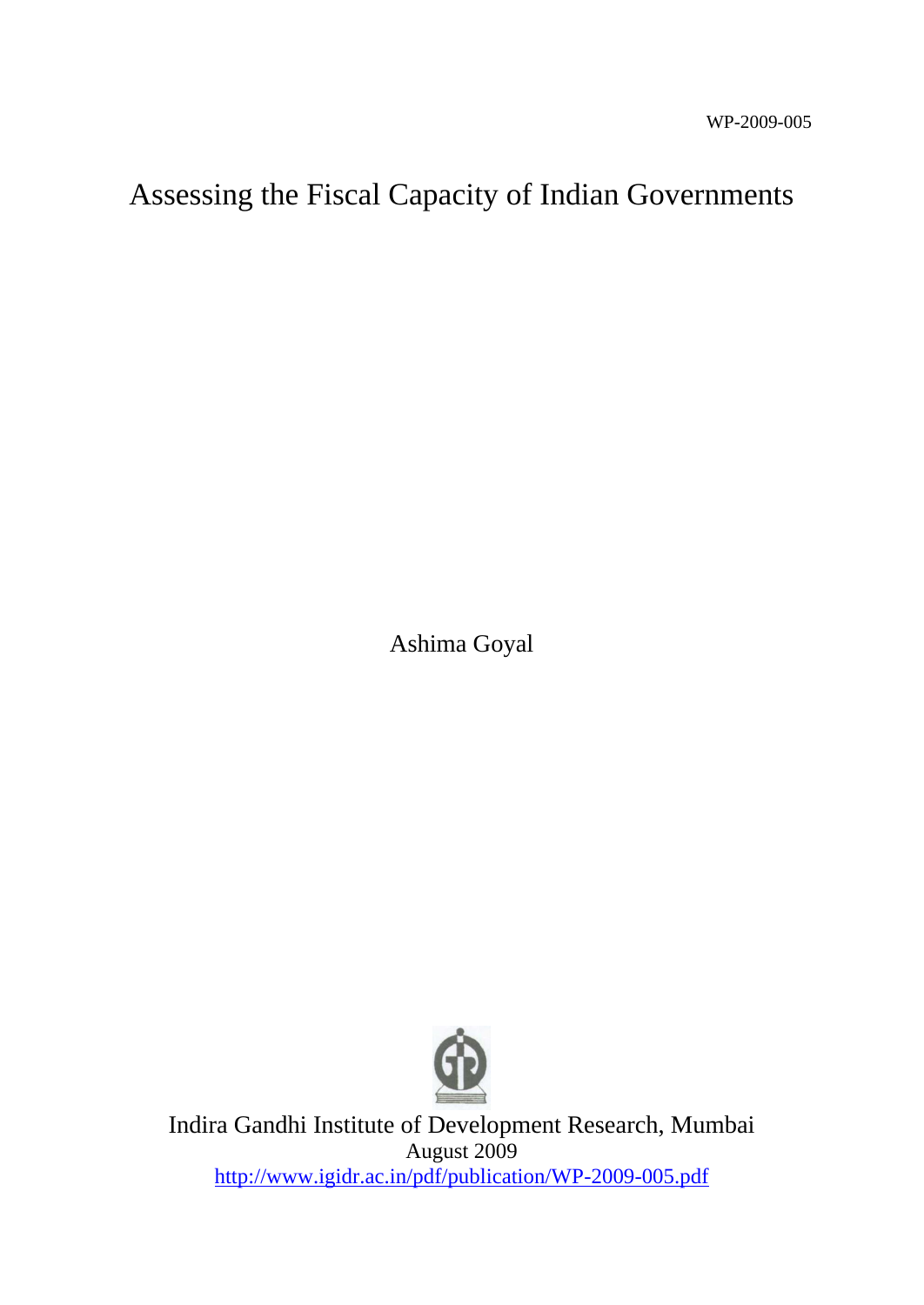## Assessing the Fiscal Capacity of Indian Governments<sup>1</sup>

Ashima Goyal 10 August 2009

**Professor**

Indira Gandhi Institute of Development Research (IGIDR) General Arun Kumar Vaidya Marg Goregaon (E), Mumbai- 400065, INDIA Tel.: (022) 28416524, Fax: (022) 28402752 ashima @ igidr.ac.in www.igidr.ac.in /~ashima

#### *Abstract*

In this paper we assess the record of different post reform governments in meeting their *targets and improving both delivery and finances. A variety of indices are constructed, and consistency checks devised to measure relative performance. No government has achieved its targets, but the congress has the best record in keeping its promises, and the NDA was most effective in reducing deficits. In the last year of the UPA the deadline effect helped meet expenditure targets, but at the cost of large deficits. The negative effect of the growth dividend on government debt and deficits is established, but the failure of government finances to improve commensurate with this, suggests further improvement in expenditure management is required. Four principles on which to base these improvements are identified.*

*Key words*: Expenditure, Deficits; Governments; Delivery *JEL Codes*: H62,H63, E62, E65

-

 $<sup>1</sup>$  Some of these ideas were presented as a panelist at The IMC viewpoint hour, on "Is the rising fiscal deficit a</sup> cause for concern?", 31<sup>st</sup> July, 2009. I thank Kiran Nanda for the invitation and participants for feedback and discussions, and Reshma Aguiar for assistance.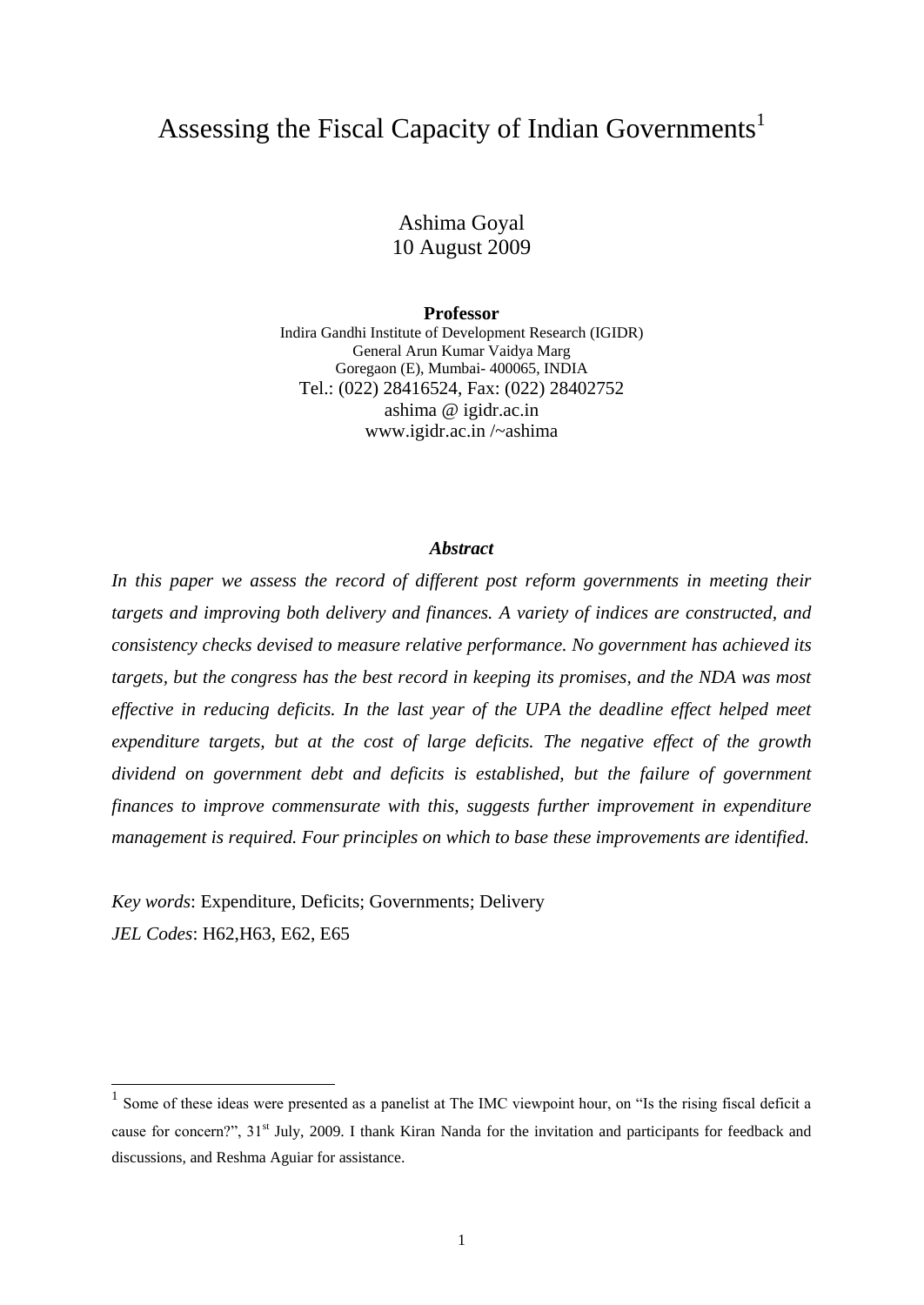### Assessing the Fiscal Capacity of Indian Governments

### Ashima Goyal

#### **Introduction**

This is a good time to assess the evolving fiscal capability of Indian governments. The UPA's term in office has been completed and can now be evaluated, by itself and relatively to other post-reform governments. Second, the past year has been a testing time for government's around the world, as fiscal policy had to respond to severe demand shocks. Early commentary had been very negative about India's prospects in the crisis because of "poor fiscal capacity". High Indian debt was thought to reduce space for fiscal stimuli, and the government's record in executing expenditure was poor. The Government, however, went ahead with a fiscal stimulus that raised the fiscal deficit by 3.5 percent of GDP. It was able to spend more and helped limit the fall in growth to 2 percent. Indian growth rates remained a respectable 7 percent. Even so, the effectiveness of this stimulus, and the sustainability of government debt need to be examined.

Third, the reform period has seen some measures to strengthen institutional capability and governance. How far has this impacted the fiscal space? A premier reform measure here was the passing of fiscal responsibility legislation in 2003. We examine if an assessment made then was fair: "Although the Fiscal Responsibility and Budget Management (FRBM) Bill does require mid-term accountability to Parliament, it may turn out to be a superficial compliance, unless deeper changes occur (Goyal 2004)". The FRBM itself may have been flawed, but many institutions of governance have been strengthened. More information is available now on the government's website as part of the movement towards increased transparency. The outcome budget, introduced since 2005-06, makes it possible to check the results of government schemes and spending. The RTI Act, valuable in itself, is slowly morphing into a more robust right to publish. The legislature has become active in simplifying and modernizing India's laws. Have these translated into some improvement in governance and fiscal capability?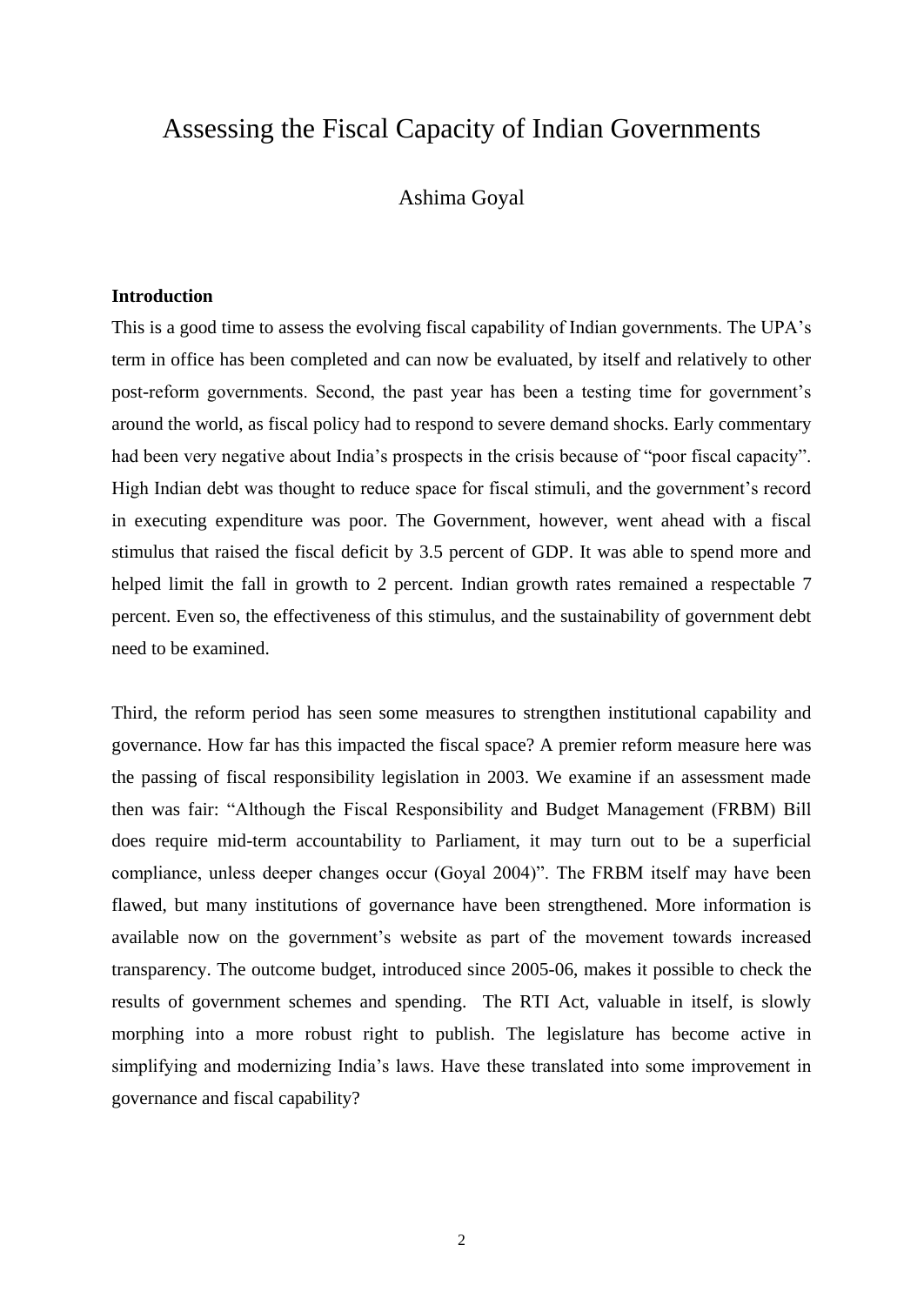In this paper we assess the record of different post reform governments in meeting their targets and improving both delivery and finances. A variety of indices are constructed to measure relative performance. A growth dividend is established for government debt and deficits, but the failure of government finances to improve commensurate with this, suggests further improvement in expenditure management is required. Four principles on which to base these improvements are identified.

#### **Assessing Implementation**

1

The Government gets very bad press. From R.K. Laxman to more sober commentators politicians and bureaucrats are regarded as making tall promises that are seldom kept. Table 1 shows there are still grounds for this belief. It gives an index of each post reform government's success in spending what it had promised (PM-PK, column 2), its record in increasing the growth of expenditure or promises made over the years (PMI, column 3), and its success in compressing the fiscal deficit over its term (column 4).

|                 |                                                                   | <b>Table: 1</b>                        |                                                 |                              |
|-----------------|-------------------------------------------------------------------|----------------------------------------|-------------------------------------------------|------------------------------|
|                 |                                                                   | 2                                      | 3                                               | 4                            |
|                 | Year                                                              | Index of<br>promises kept<br>$(PM-PK)$ | Increase in<br>promised<br>expenditure<br>(PMI) | FD change in<br>term $(\% )$ |
| <b>Congress</b> | 1991-92 to 95-96                                                  | $-0.7$                                 | $-0.05$                                         | $-10.8$                      |
| UF              | 1996-97 to 97-98                                                  | $-8.7$                                 | 1.21                                            | 5.2                          |
| <b>NDA</b>      | 1998-99 to 03-04                                                  | $-1.5$                                 | $-0.57$                                         | $-21.3$                      |
| <b>UPA</b>      | 2004-05 to 08-09                                                  | $-1.1(-1.8)$                           | $-0.13(-0.74)$                                  | $29.2(-35.4)$                |
|                 | Note: Bracketed terms exclude the crisis year 2008-09 for the UPA |                                        |                                                 |                              |

Source: Calculated from budget papers available at<http://www.indiabudget.nic.in/>

The steps in calculating the PM-PK index are as follows. Calculate first, promises made as the rise in the budget estimates in any year as a percentage of revised estimates<sup>2</sup> in the past year for each expenditure category. Second, promises kept as rise in the revised estimates of that year over the last year's revised estimates. Third, the difference between promises kept and promises made for each category in each year. Fourth, the total, the standard deviation, and the coefficient of variation over all the expenditure categories, for each year. Finally, the average of the coefficient of variation over the years each government was in power gives the

<sup>&</sup>lt;sup>2</sup> Actual outlays are also reported after a two-year gap. But these are not available for the early nineties or for disaggregated plan expenditures so we use revised estimates as the base.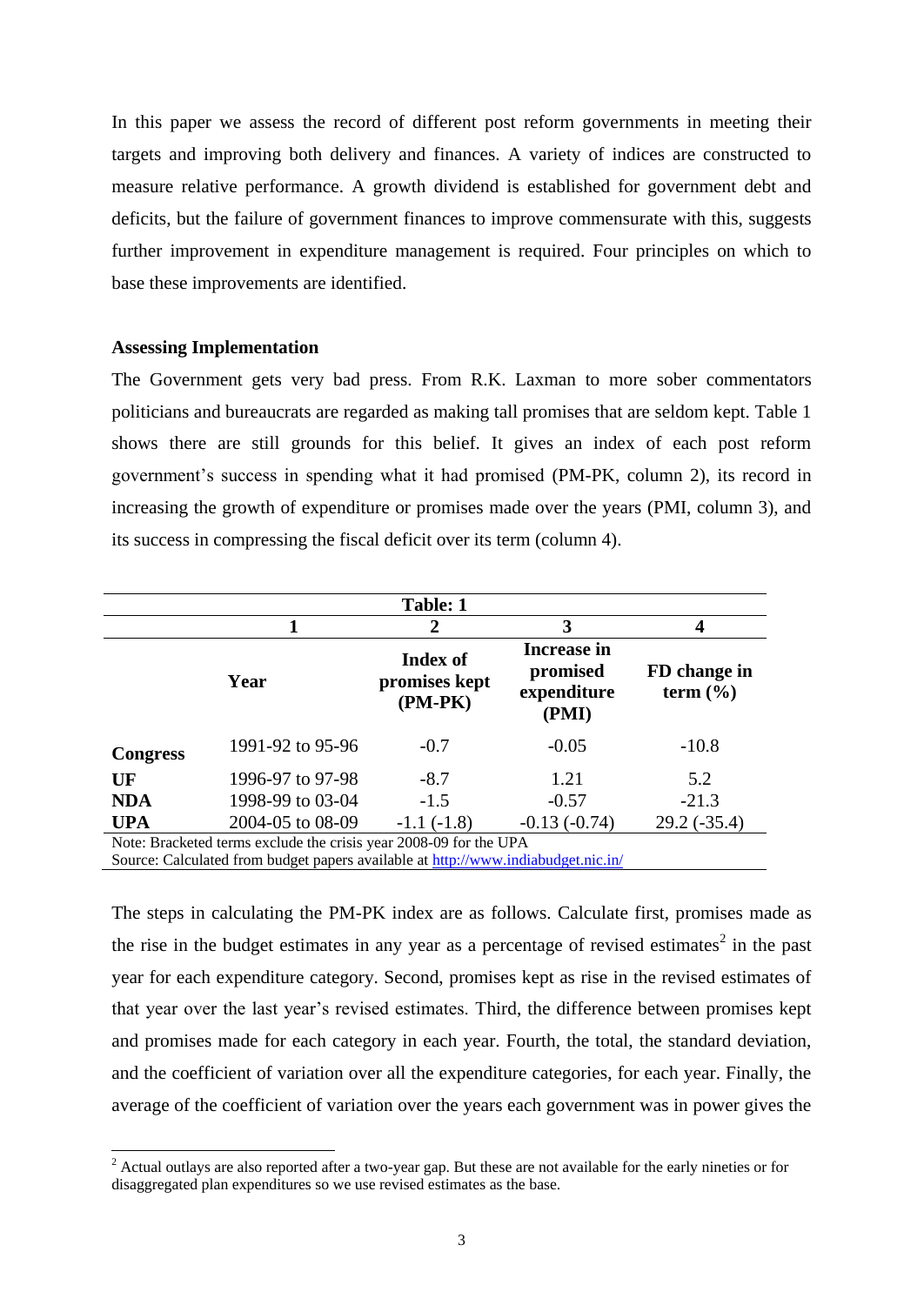index. The expenditure categories taken are the Central Plan Outlays (CPO), its financing, and allocation over a number of sectors (see Table 2).

In a similar fashion, an index of increase in promises made is calculated. This shows the increase in promises made in one year compared to the last. As above the totals normalized by the standard deviation are averaged to get the index.

|                                                                       | Table 2: Credibility of the UPA Government |         |                                                                                                                               |      |         |      |         |        |         |         |                               |                           |
|-----------------------------------------------------------------------|--------------------------------------------|---------|-------------------------------------------------------------------------------------------------------------------------------|------|---------|------|---------|--------|---------|---------|-------------------------------|---------------------------|
|                                                                       |                                            | 2004-05 | 2005-06                                                                                                                       |      | 2006-07 |      | 2007-08 |        | 2008-09 |         | 2009-<br>10<br>(Interi<br>m B | 2009-<br>10<br>(UPA<br>II |
| Promises                                                              | made                                       | kept    | made                                                                                                                          | kept | made    | kept | made    | kept   | made    | kept    | made                          | made                      |
| C <sub>PO</sub>                                                       | 15.5                                       | 6.4     | 40.1                                                                                                                          | 36.1 | 23.7    | 18.9 | 31.0    | 19.7   | 28.4    | 32.8    | 7.1                           | 15.42                     |
| To which<br><b>Internal and</b><br>extra<br>budgetary<br>res. of PSEs | 10.0                                       | $-0.9$  | 47.7                                                                                                                          | 43.6 | 25.2    | 20.0 | 40.2    | 22.0   | 36.1    | 28.0    | 12.7                          | 13.12                     |
| <b>Budget</b><br>support<br>Of which                                  | 20.6                                       | 13.3    | 33.8                                                                                                                          | 30.0 | 22.4    | 18.0 | 22.5    | 17.5   | 21.0    | 37.3    | 2.1                           | 17.49                     |
| <b>Agriculture</b><br>and allied<br>activities                        | 26.5                                       | 30.7    | 33.9                                                                                                                          | 23.1 | 25.0    | 25.1 | 15.8    | 15.6   | 17.9    | 16.7    | 1.7                           | 6.62                      |
| <b>Rural</b><br>development                                           | $-30.2$                                    | $-15.4$ |                                                                                                                               | 49.3 | 9.3     | 9.3  | 11.4    | 15.8   | 12.7    | 131.2   | $-12.5$                       | 5.90                      |
| <b>Irrigation</b><br>and flood<br>control                             | 66.5                                       | 32.7    | 43.6                                                                                                                          | 14.5 | 40.4    | 10.5 | 9.7     | $-1.7$ | $-9.5$  | $-19.2$ | 19.6                          | 19.62                     |
| <b>Energy</b>                                                         | 10.8                                       | 3.1     | 33.6                                                                                                                          | 23.3 | 29.5    | 28.1 | 15.0    | 4.9    | 29.9    | 36.9    | 15.8                          | 16.89                     |
| <b>Industry</b> and<br>minerals                                       | 45.2                                       | 36.2    | 53.2                                                                                                                          | 28.5 | 44.4    | 25.1 | 62.3    | 42.6   | 60.6    | 51.5    | 24.4                          | 31.43                     |
| <b>Transport</b>                                                      | 18.2                                       | 1.4     | 61.1                                                                                                                          | 53.5 | 20.3    | 23.3 | 43.7    | 38.4   | 22.1    | 13.5    | 10.2                          | 20.49                     |
| Communicati<br>on                                                     | $-8.8$                                     | $-29.0$ | 32.9                                                                                                                          | 91.9 | 13.5    | 1.9  | 44.6    | $-7.0$ | 32.2    | 21.9    | $-17.6$                       | $-17.32$                  |
| Science,<br>technology,<br>environment                                | 33.5                                       | 25.2    | 33.6                                                                                                                          | 13.9 | 33.6    | 12.3 | 30.1    | 14.3   | 19.9    | 10.4    | 11.8                          | 31.12                     |
| <b>Social</b><br>services<br>$\alpha$                                 | 14.9                                       | 26.6    | 35.6<br>$C_{1}$ and the different leading to see the U-H and Line $\mu_{\rm 2}$ ( $\mu_{\rm 2}$ and the direct of the $\mu$ ) | 30.2 | 23.5    | 15.4 | 35.8    | 27.1   | 27.6    | 19.3    | 5.1                           | 15.79                     |

Source: Calculated from budget papers available a[t http://www.indiabudget.nic.in/](http://www.indiabudget.nic.in/)

Finally, the table also reports a statistic of each government's record with the fiscal deficit. It gives the change in the FD in the last year of a government's tenure compared to what it was in the first year of the tenure, as a percentage of the first year value.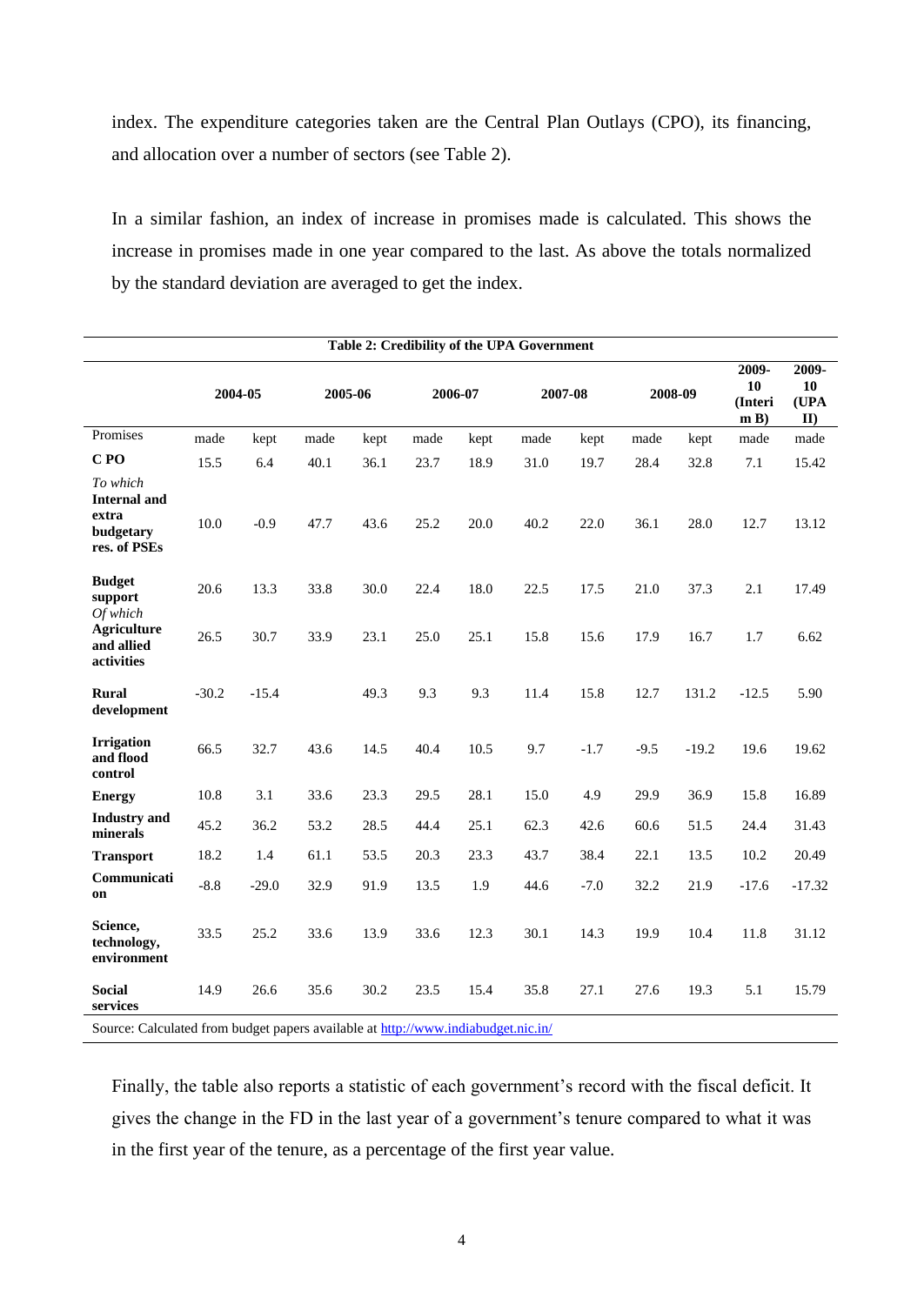PM-PK was always negative. No government was able to live upto its promises. The best performance was that of the Congress government, and the worst by the United Front. The UPA's record would be worse than the NDA's without counting the crisis year. The focused effort to spend in 2008-09 reduced the negative value of the UPA's index to  $-1.1$  from  $-1.8$ . This is the deadline effect, suggesting it is possible to counter bureaucratic inertia and to achieve targets.

Table 2, with details of the UPA's yearly targets and achievement for the different expenditure categories, shows the best delivery was in agriculture and rural development. There were severe shortfalls in energy, irrigation, and also, surprisingly, in social services. CPOs and budgetary support for the plan were below target for every year except the last, while internal and extra budgetary support estimated for public sector enterprises (PSEs) was never achieved. The table also shows a sharp increase in the promises made by the UPA II over the rather modest promises the UPA had made in the interim budget. Since the initial fiscal stimulus relied on tax cuts, expenditure increase was modest.

Table 3 shows a steady increase in the share of the four categories of agriculture plus (agriculture, rural development and irrigation) and social services as a percentage of industry plus (industry and minerals, energy, transport, communication, science, technology and environment) across all post reform governments. But the rise has been sharpest with the UPA, especially considering the expenditure push visible in the revised estimates of the crisis year 2008-09, and is to be continued by the new UPA II government. The UPA was, however, unable to raise the share of agriculture plus until the big push in its last year. The new government plans to continue this higher allocation, so agriculture's share in plan outlays will now be near its share in GDP. The rise in social services implies an effective redistribution from earning sectors to those left out of the new opportunities available. The UPA's goal is inclusive growth. There was progress on the goal of inclusion but although they realize growth is essential to provide the revenues for redistribution, the severe shortfalls in expenditure on irrigation, on energy and in the central plan outlays implies they neglected the expenditures necessary to sustain growth.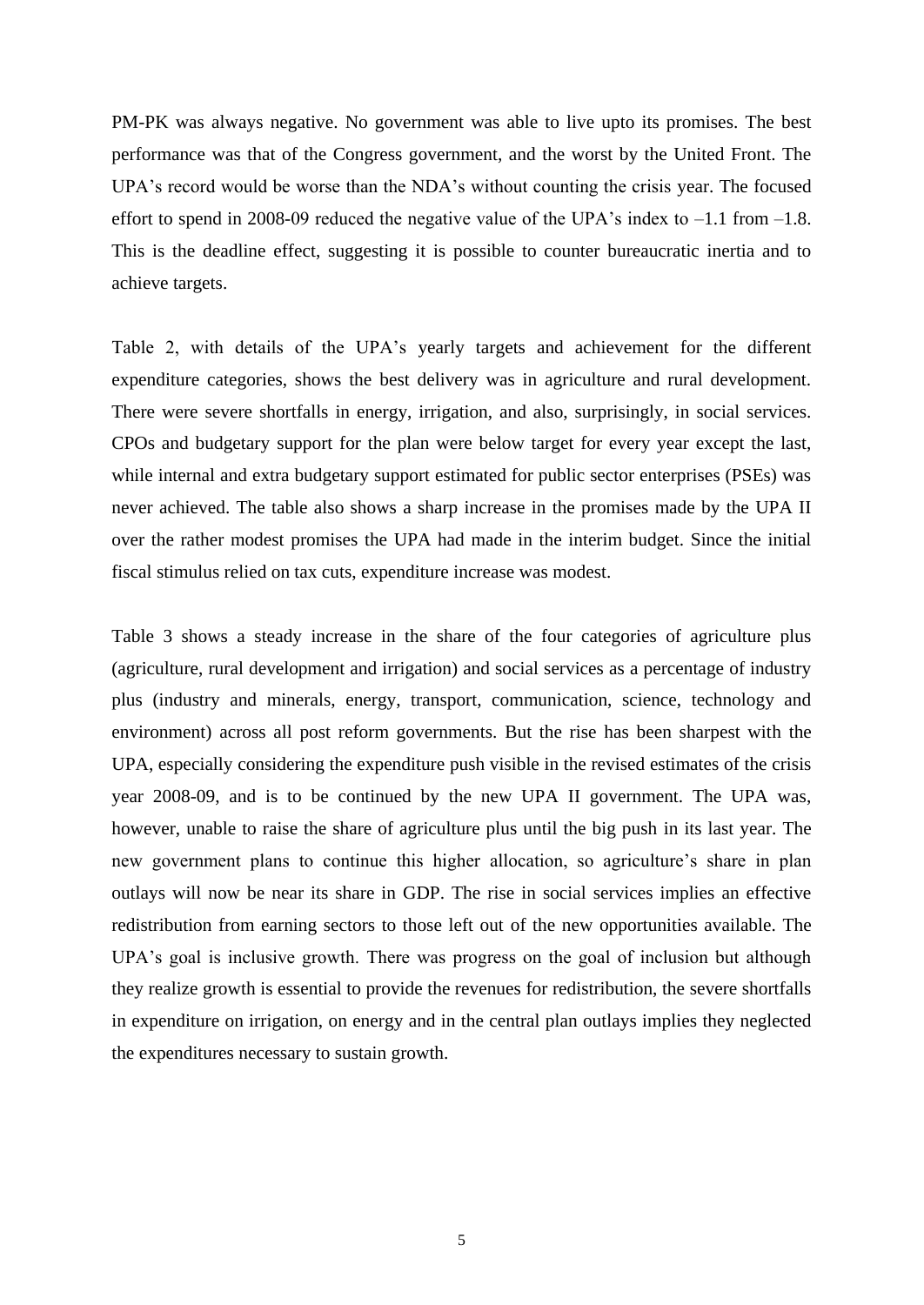| <b>Table 3: Relative sectoral allocations</b>           |              |                                                                                                                           |                                                                                                         |  |  |  |
|---------------------------------------------------------|--------------|---------------------------------------------------------------------------------------------------------------------------|---------------------------------------------------------------------------------------------------------|--|--|--|
| <b>Governments</b>                                      | <b>Years</b> | Allocations to<br>agriculture plus and<br>social services as a<br>percentage of<br>allocations to industry<br>$plus$ (BE) | <b>Allocations to</b><br>agriculture plus as a<br>percentage of<br>allocations to industry<br>plus (BE) |  |  |  |
|                                                         | 1990-91      | 26.8                                                                                                                      | 14.6                                                                                                    |  |  |  |
| <b>Congress end</b>                                     | 1995-96      | 31.5                                                                                                                      | 16.6                                                                                                    |  |  |  |
| UF end                                                  | 1997-98      | 37.7                                                                                                                      | 16.6                                                                                                    |  |  |  |
| <b>NDA</b> end                                          | 2003-04      | 44.5                                                                                                                      | 12.6                                                                                                    |  |  |  |
| <b>UPA</b> end                                          | 2008-09      | 54.7 (63.9)                                                                                                               | 14.4 (25.4)                                                                                             |  |  |  |
| UPA II                                                  | 2009-10      | 60.9                                                                                                                      | 23                                                                                                      |  |  |  |
| Note: The bracketed value is based on revised estimates |              |                                                                                                                           |                                                                                                         |  |  |  |

Source: Calculated from the Economic Survey and Budget Documents, http://indiabudget.nic.in

Column 3 Table 1 shows no government was able to accelerate promised expenditure, given budgetary constraints, except the UF—which had the worst record in keeping its promises. Column 4 shows the UPA would have had the greatest success in reducing the FD in its term, were it not for the crisis year which made it the worst performing government. The best was the NDA, which achieved this without the FRBM, in a period when real interest rates were high and growth rates low, there were a number of adverse shocks, and a large payout due to the award of the Fifth Pay Commission.

In the next section we see how interest and growth rates affect the evolution of government debt and deficits.

#### **Deficits and the evolution of Government debt**

A higher real interest rate means higher interest payment on past debt. This adds to expenditures and therefore deficits. Higher growth, apart from contributing more revenues, also increases the denominator, thus reducing debt and deficit ratios.

In order to explore this formally we need to make the conceptual distinctions between different kinds of deficits. The fiscal deficit (FD), used in Table 1, gives the government's borrowing requirement in any year to finance current and capital expenditure net of tax and non-tax revenue. The revenue deficit (RD), or deficit on current account, is the amount the government needs to borrow to finance its own consumption. The primary deficit (PD) is the FD minus interest payments. Since this is net of the burden of servicing of debts due to past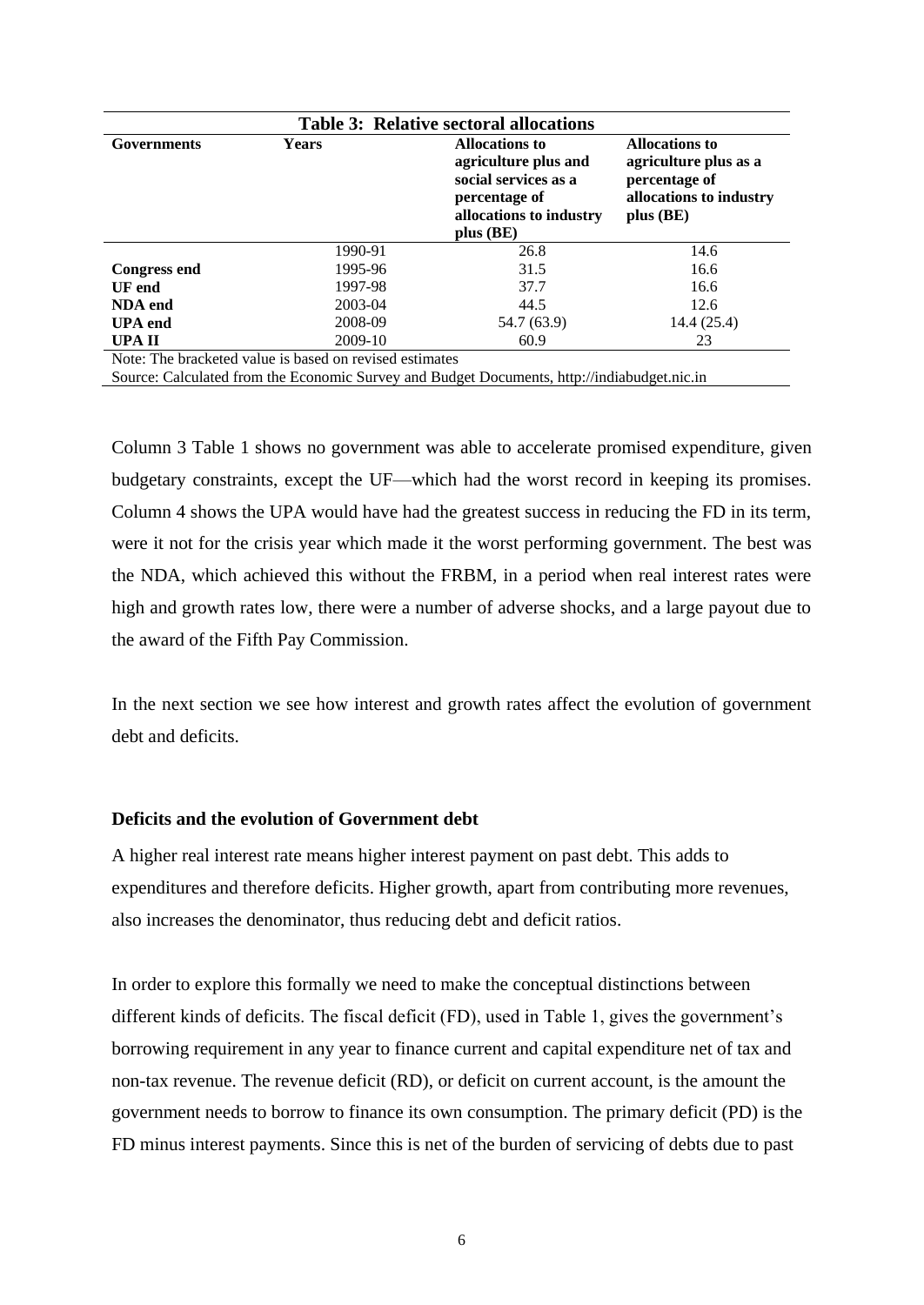borrowing it is a measure of current borrowing, and of fresh addition to government debt. This, along with interest payments, adds to government debt.

If real government purchases are  $G_t$ , nominal net tax collections are  $T_t$ ,  $P_t$  is the price level, and  $i_t$  is the nominal interest rate then the nominal value of public debt,  $D_t$ , increases in any year by nominal interest payments on past debt plus the PD,  $P_tG_t - T_t$ .

$$
D_{t} = \langle \mathbf{I} + i_{t-1} \rangle D_{t-1} + \langle \mathbf{P}_{t} G_{t} - T_{t} \rangle \tag{1}
$$

If real public debt is  $B_t = \bigoplus_i t_i$ ,  $D_t/P_t$ , the real debt to output ratio is  $b_t$ , real tax collections to output ratio is  $\tau = T_t/P_t$ , substituting for  $B_t$  in (1) and dividing by output  $Y_t$ , gives:

$$
\frac{B_{t}P_{t}}{\blacktriangleleft + i_{t}\mathcal{Y}_{t}} = \frac{B_{t-1}P_{t-1}}{Y_{t}} + \frac{P_{t}G_{t}}{Y_{t}} - \frac{T_{t}}{Y_{t}}
$$
(2)

Transformations of (2) using  $1+g_t = Y_t/Y_{t-1}$ ,  $1+\pi_t = P_t/P_{t-1}$  for growth and inflation respectively, and the approximation  $\blacktriangleright$   $\blacktriangle$  +  $i_t$   $\cancel{\perp}$   $\blacktriangle$  +  $\pi$ <sub>t</sub>  $\frac{1}{2}$  1 +  $i_t$  -  $g_t$  -  $\pi$ <sub>t</sub>, gives the change in the real debt ratio:

$$
b_{t} - b_{t-1} = \P - \pi_{t} - g_{t} \bar{b}_{t-1} + \frac{G_{t}}{Y_{t}} - \tau_{t}
$$
\n(3)

Equation (3) shows a high growth rate can be a strong force for reducing the debt ratio. To the extent the tax ratio rises with growth<sup>3</sup>, the impact increases. The real debt ratio rises with a high real interest rate,  $r_t = i_t - \pi_t$ , and the PD ratio (*pd*). It rises with itself if the real interest rate exceeds the growth rate, and in such conditions, high debt levels can imply exploding unsustainable debt. If the real interest rate equals the rate of growth, the *pd* alone would add to the debt ratio. A growth rate that exceeds the real interest rate would reduce debt.

The equation gives another way to assess the performance of different governments, by comparing *pd* estimated from equation (3) with the reported *pd*. Government interest

1

<sup>&</sup>lt;sup>3</sup> The ratio of Indian tax revenue to GDP, which had long stagnated in single digits, peaked at 12.6 in 2007-08 with high growth, before falling in the next crisis year to 11.8.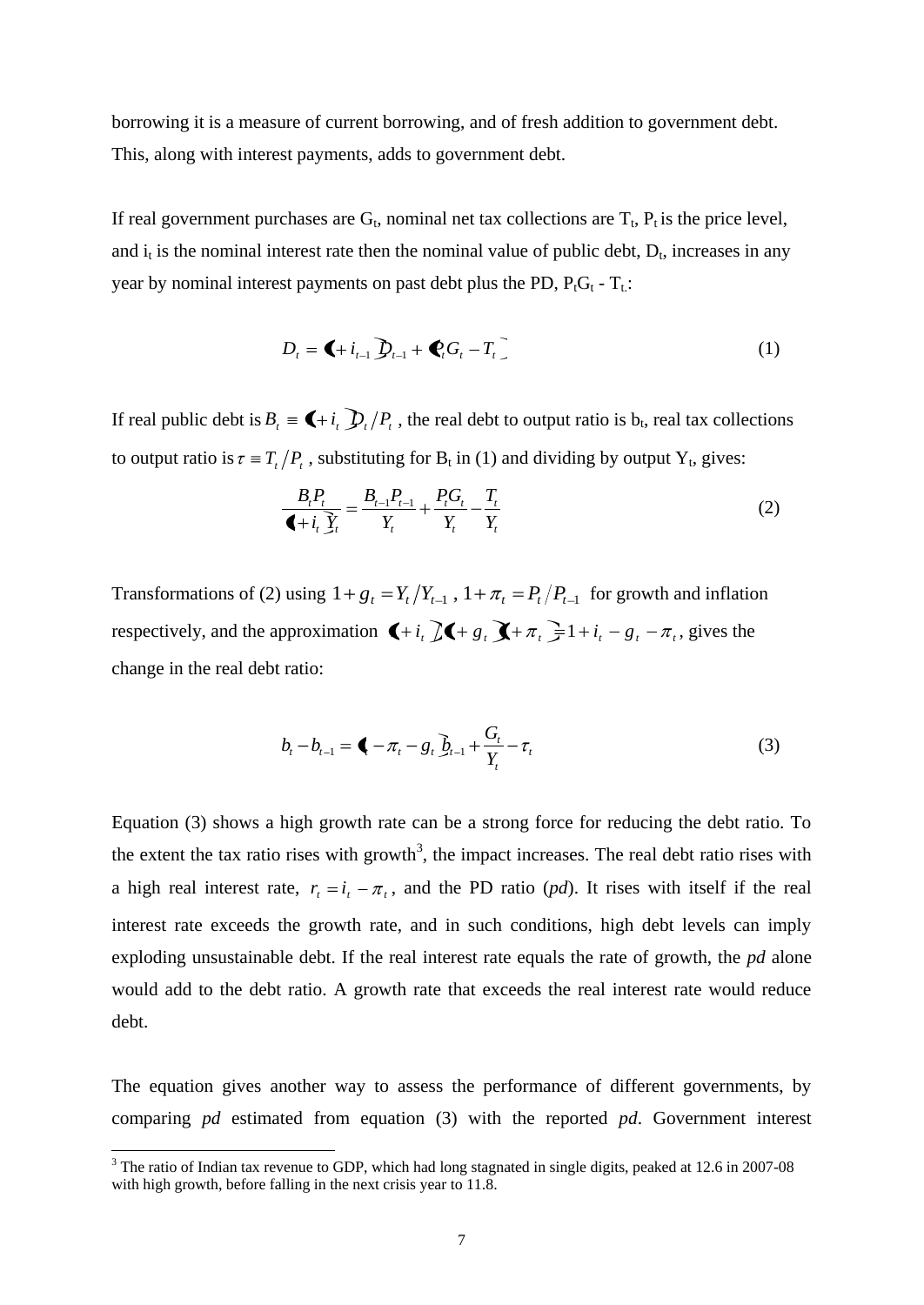payments, iD, and debt D are reported in the budget documents. From these two an estimate of the nominal interest rate paid on government debt can be obtained. Subtracting inflation calculated from the GDP deflator gives an estimate of *r*. The growth of real GDP at market prices gives *g*. Then an estimate of *pd* is obtained by subtracting the first term on the RHS of equation (3) from the change in the debt ratio. These calculated *pd* series are graphed, together with the *pd* reported in government budget documents, and horizontal lines indicating the periods different post-reform governments were in power, in Figure 1.



A calculated *pd* higher than the historical *pd* implies that given the reduction in debt due to high growth and low *r*, for the historical change in debt to have occurred, the *pd* must have been higher. It indicates possible misreporting of the primary deficit, or that debt ratios were not reduced as much as they could have been, given the favourable conditions of high growth and low real interest rates.

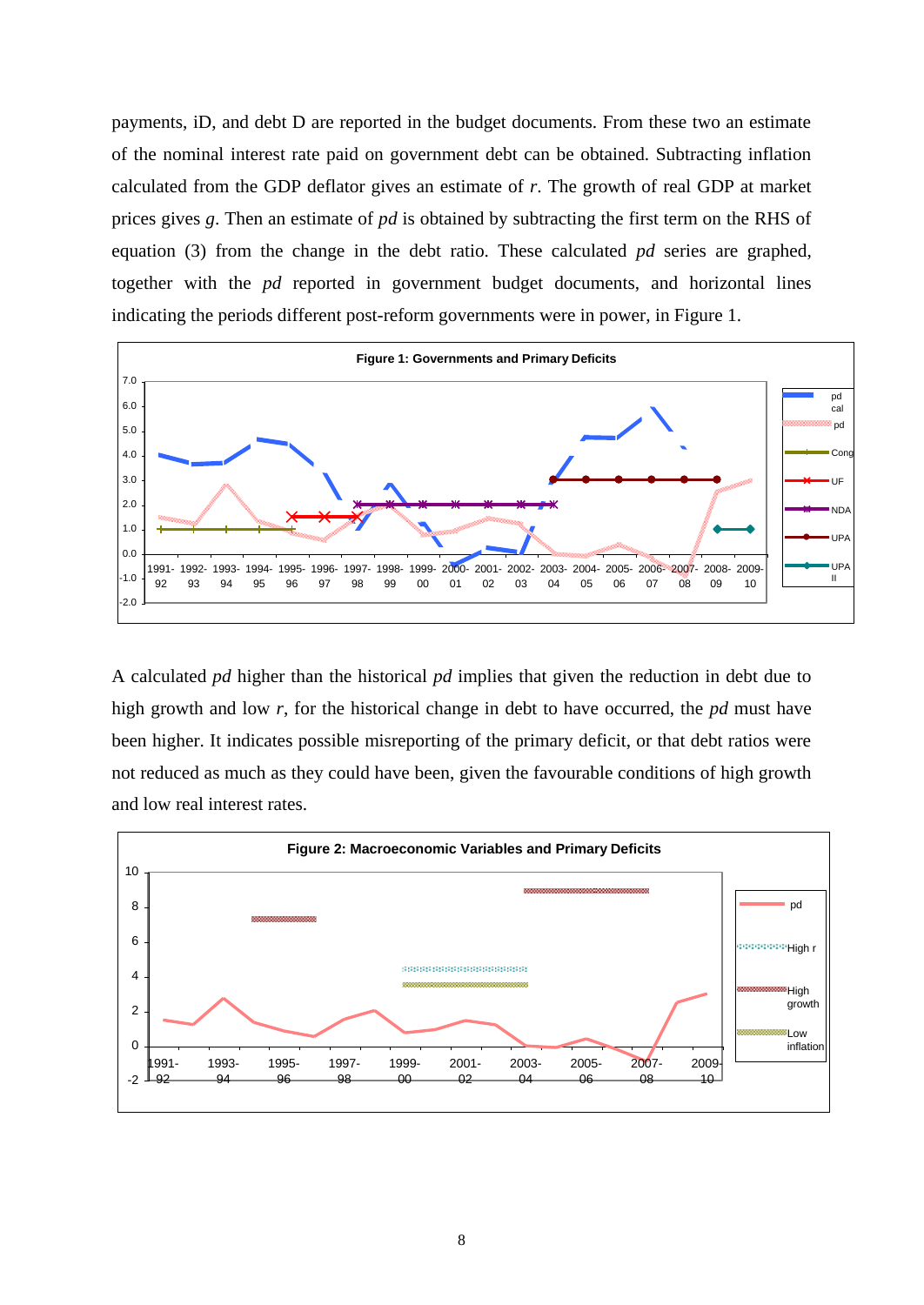The largest gaps between the two *pd* series indeed occurred when growth was high; they were also periods when Mr. Chidambaram was the finance minister, first in the UF and then in the UPA government. Figure 2 shows the high growth periods and that historical *pd* indeed fell in those periods. It also shows the adverse effect of high *r* on government finances.

During the years of the NDA government inflation fell, but nominal interest rates continued to be high, so that high real interest rates tended to raise debt. Since growth was also low, r-g was high. The implicit *r* facing the government was negative earlier, became positive in 1996-97, peaked at 5 percent and fell below 1 percent only in 2004-05. The NDA government had to pay paying the highest real interests rate on debt in the post-reform period. But during the UPA years, nominal interest rates also fell, and inflation began to rise again, driving real interest rates very low. Growth peaked at average rates of above 8 percent, and the FRBM Act was also passed in this period. The *pd* fell along with the mandated fall in FD and RD. It turned into a surplus for the first time in 2004-05. Tax revenue was buoyant. But the fall in debt was not as much as these favourable conditions warranted, explaining the very large gap between the calculated and reported *pd*. Despite the FRBM, actual deficits were probably higher than reported deficits. The growth dividend was blown up in large expenditures. The *pd* it shot up in the year of the global financial crisis, and is estimated to be 3 percent in 2009-10. Items left uncovered helped create the explosion despite modest tax cuts in the fiscal stimulus packages.

In the steady state, when *b* and other variables are constant, equation (3) reduces to  $b = pd/g$ r. For the debt ratio<sup>4</sup> to stay unchanged at around 0.8, at the current  $pd$ , the growth rate must exceed the real interest rate by 3.75 basis points. At current rates *b* will increase. With  $pd = 3$ ,  $r = 4$ ,  $g = 7$ , the steady-state value of *b* is 100 percent. Unless growth revives and the *pd* is reduced India's steady-state debt is much higher than current levels. For example, with favourable values of  $pd = 0.3$ ,  $r = 6$ ,  $g = 8$ , b reduces to 15 percent. If the reverse happens debt can explode, so a steady state will not be attained without a crisis.

Even high growth together with the FRBM was insufficient to reduce India's debt enough to build robust space for countercyclical fiscal measures. The goal of inclusive growth encouraged large government expenditures, as tax revenues rose with growth. Goyal (2009)

-

<sup>4</sup> Indian Central and State Government debt was 0.73 of GDP in March 2009.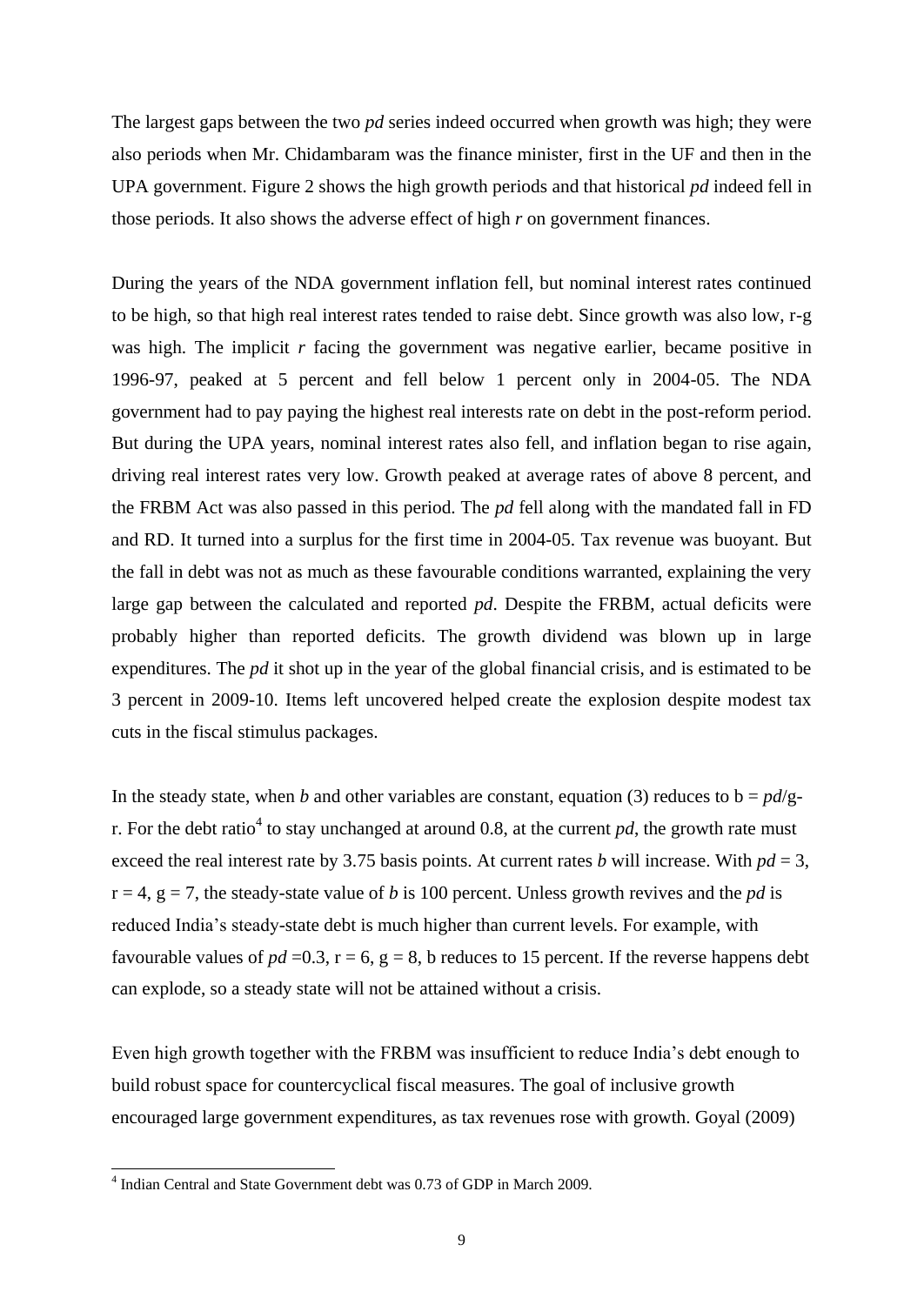shows in a model of optimal monetary-fiscal policy that the deviation of government debt in a populous low per capita income emerging market in response to a consumption shock rises with growth, tax response, and the level of debt. Therefore improved incentives for expenditure management are required. These changes are necessary to prevent growth from petering out and hurting the ability to finance inclusion.

#### **Maintaining growth to make inclusion possible**

Although growth does very effectively reduce government debt and deficit ratios, there is also a temptation to expand spending. This vitiates the possibility of countercyclical fiscal policy, and taken to extremes can make debt explode. If government demand is to expand in crisis times such as 2008-09 where there were severe negative shocks to export, private consumption and investment, then it must contract when private demand is booming to create the fiscal space for countercyclical intervention. Growth does tend to decrease debt ratios but not if there is a permanent rise in government expenditure greater than the increase in tax revenue.

A distinction can be made between structural and cyclical deficits. The cyclical deficit depends on the stage of the cycle. A structural deficit may arise if trend expenditure exceeds revenues. It may be defended in a transitional high growth period, since growth reduces debt ratios, but expenditure financed by such a deficit must be such as creates supply-side capacity that enables growth.

The reform period has seen successful tax reform, and tax buoyancy. The implementation of GST will take this further. The move towards uniform low rates that encourage compliance, increase the tax base, and reduce transactions cost is in the right direction. The per capita tax burden must not increase.

But despite voluminous reports from the expenditure reform commission, there has been no equivalent reform on the expenditure side. Reform based on just four principles can make a difference.

First, the share of growth enhancing expenditure must be increased, since we have seen the beneficial effects of growth on government's finances. The capital expenditure in the budget has fallen as low as 2 percent of GDP. Neglect of energy and irrigation continued in the UPA.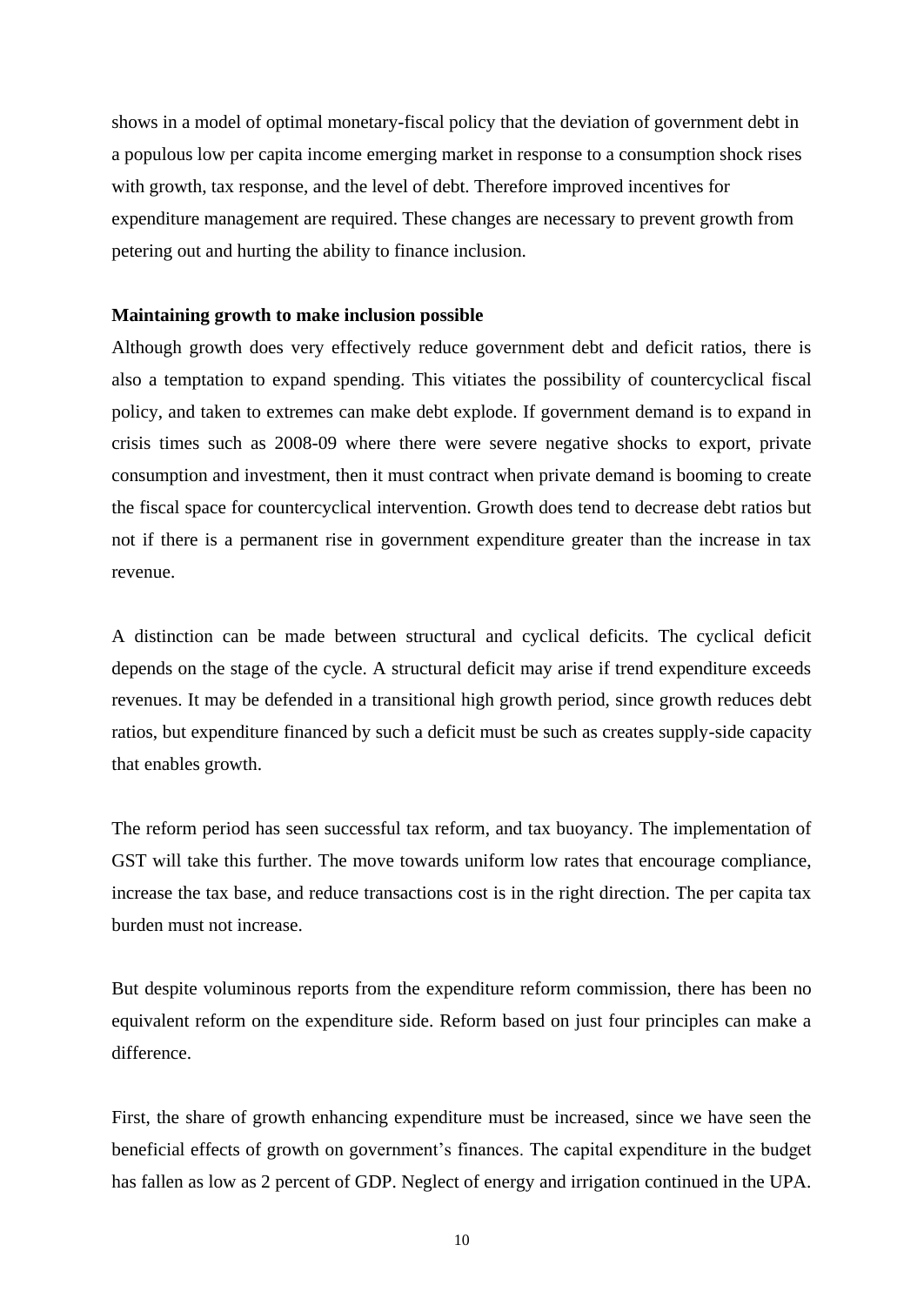Even so, physical capital alone does not contribute to growth. Anything that builds human capacity does so. Thus capital should be redefined to include human, social and physical capital. For example, inclusion reduces communal and identity politics and encourages people to turn their attention to productive activities. Efforts should be made to target welfare payments to infrastructure, education, and human capital formation. Increasing capacity and assets of the poor is the sustainable way to lower poverty. Government expenditure should be reclassified as that which has a long-term impact and pure consumption expenditure, and the share of the former increased. Thus there must be a change in composition towards expenditure that improves the nation's supply response.

Second, whatever is spent should be spent well. Expenditure should be made with maximum effectiveness and impact. Expenditure reforms including better accounting and management information systems are required to reduce waste, leakages, and delays. The crisis showed what government machinery is capable of as large amounts were effectively spent in a short period, and expenditure targets exceeded for the first time. Such focused spending can be made the rule rather than the exception, through serious deadlines and better system design. Outcomes must be assessed, responsibility and rewards assigned, and expenditure reallocated to where it has maximum impact.

Third, where transfers have to be made, they must be better targeted, and implemented without creating distortions and arbitrage. This step alone will cut out the major source of leakages and corruption. Rather than distorted prices, that create a black economy and weaken the supply response, direct income transfers should be given where necessary to the aged and disabled, using new technology like the proposed unique identification numbers. Food security could also be designed as a direct income transfer to the woman of a BPL household. Research shows this makes it more probable that the money is used for food.

Fourth, any permanent rise in government consumption or transfers should be linked to a specific tax resource. This will impose the necessary discipline on the tendency to keep starting new schemes that ultimately end up increasing the deficit. It will make the cost of a scheme clear to the politician and the electorate and reduce the politician's ability to impose indirect burdens that take away with one hand what he gives with the other.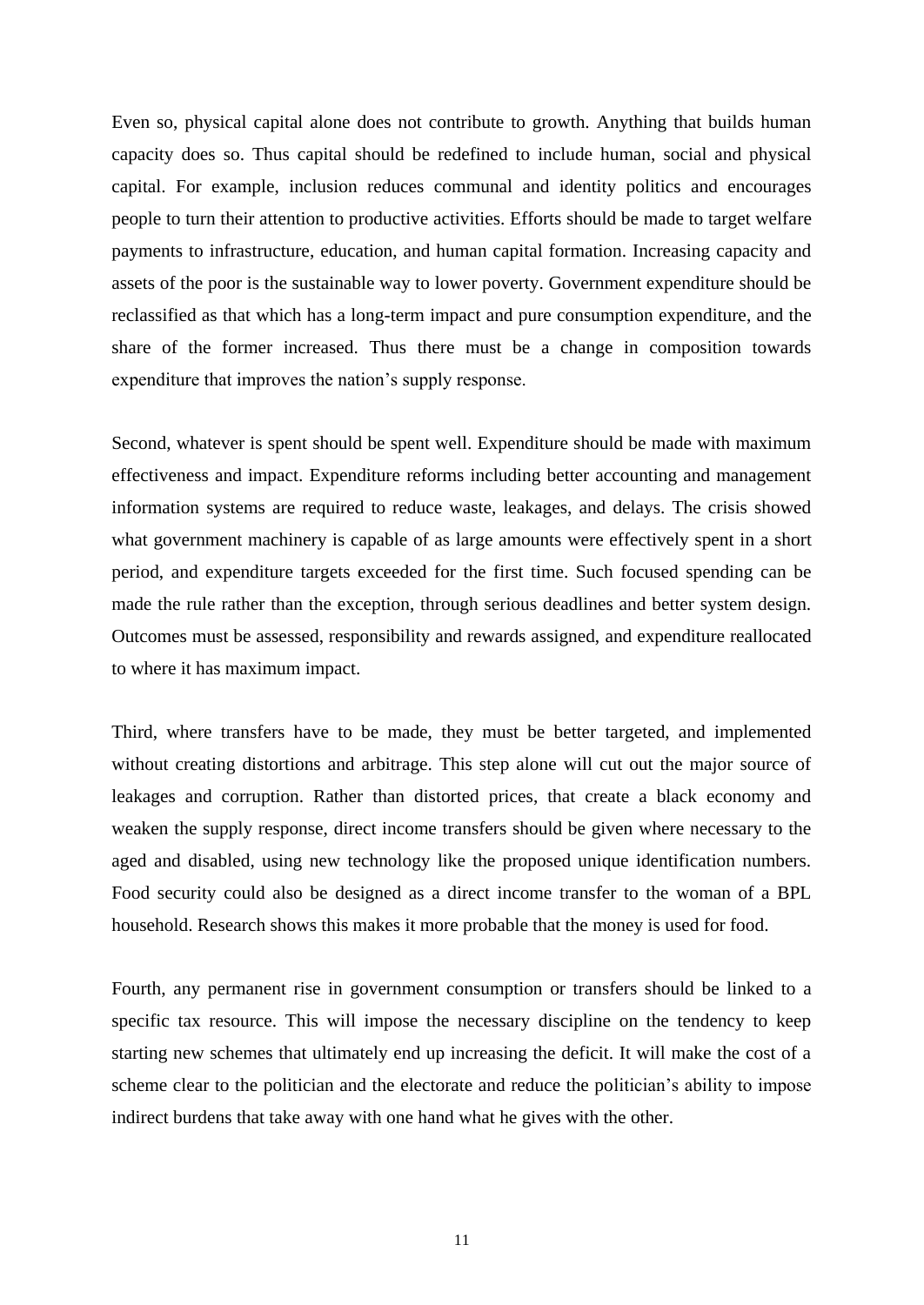To be effective the above principles must be enshrined in systems and in legislation. The FRBM Act was an attempt to impose fiscal discipline, but the requirements were met largely through decreasing government capital expenditure. Other creative means such as off balance sheet items were found to maintain the letter of the law even while violating its spirit. And this in a period when there was tremendous growth and tax buoyancy. Even while using up all these extra resources, in the final year, Chidambaram just left items like loan waivers uncovered, explaining the sharp jump in deficits when growth faltered. The Act leaves the government the ability to legislate itself out of commitments made.

In the US similarly creative accounting defeated the 1985 Gramm-Rudman-Hollings Bill that set yearly ceilings for the deficit. The design flaws shown up by experience were corrected in the Budget Enforcement Act of 1990, and genuine improvement in government finances followed.

Among the better incentive features were expenditure caps that enforced small reductions in discretionary spending. New transfer payments to individuals could be made only if these transfers were demonstrated to have assured funding. Unlike deficit targets, expenditure caps allow automatic macro-stabilization, since deficits can increase, in a recession, as revenues fall. The temptation to increase spending in a boom is moderated. Escape clauses were provided for emergencies even in the caps. Since this flexibility reduced pressures to violate the Act, it increased its credibility. In the Indian context, detailed expenditure targets are required for individual ministries, and levels of government, as part of improved accounting, planning, and expenditure management. Even if the FRBM cannot be re-enacted the above should form part of systematic strengthening.

A more credible FRBM or better systems will allow better fiscal-monetary coordination. In post-reform India, as the RBI gained greater independence, monetary tightening sought to compensate for fiscal giveaways, harming growth. Or it could be the government itself forcing monetary tightening given the electorate's sensitivity to high inflation. Even though reducing demand is an inefficient and costly way to fight cost-push inflation. Growth was stimulated only when Indian interest rates fell after 2000, despite high government deficits, and aggressive sterilization, because international interest rates fell.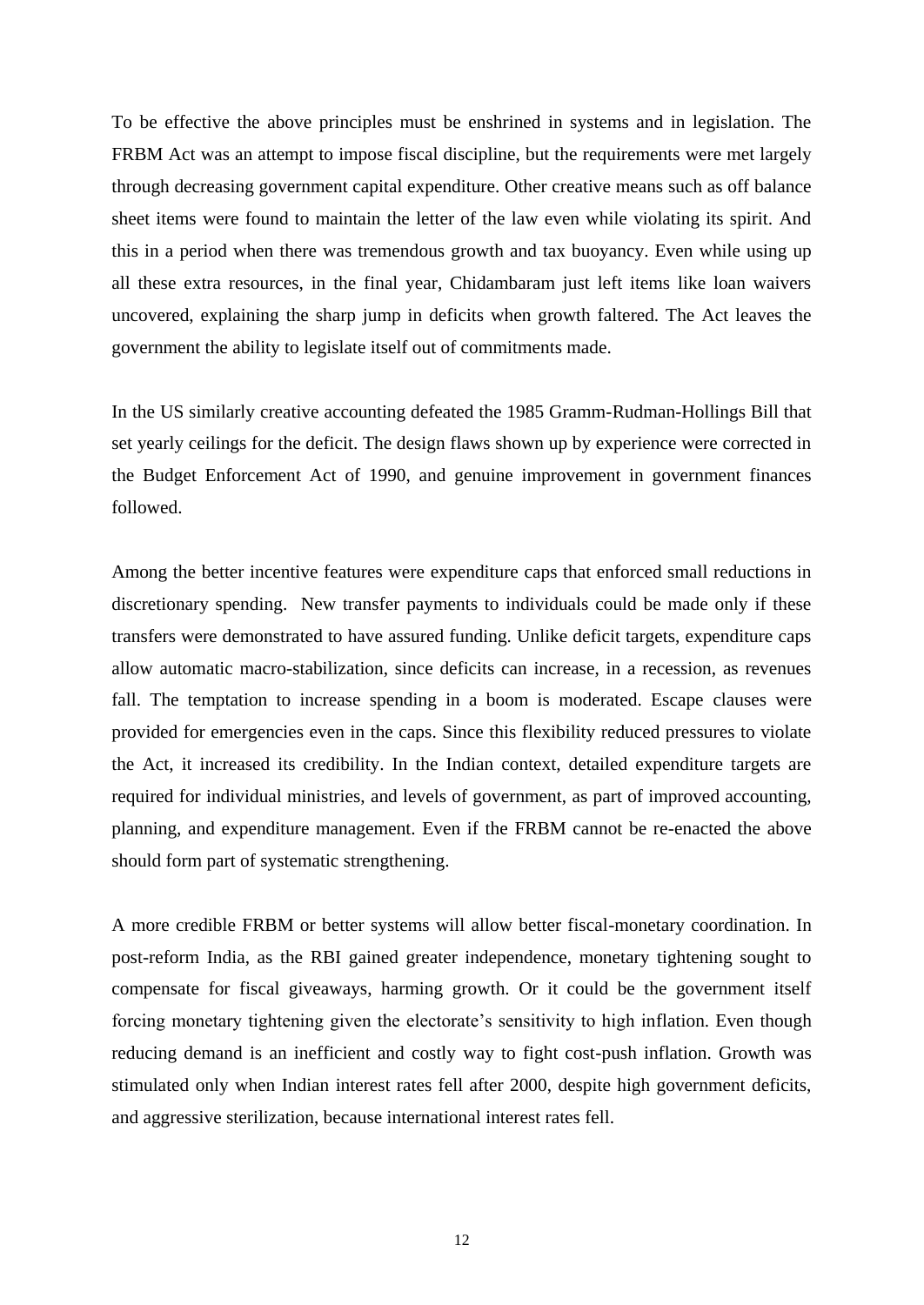In the post-crisis circumstances, the global push for demand stimuli has made a coordinated monetary-fiscal response possible despite high government debt. Everyone doing it made it possible for us to do what the economy needed. Global markets' initial doubts about high FDs gave way before attractive growth rates, the second highest in the world. Inflows resumed, as they factored in that growth makes government debt sustainable. There are fears that high government borrowing will raise interest rates, but since much of the borrowing is being completed in the slack period when private demand is low, the RBI is committed to support the borrowing with quantitative easing through OMOs, and since a lower level of inflows means government balances sequestered for sterilization can be released, the higher borrowing can be smoothly handled. The absolute figures may high at five lakh crores, but then the size of GDP, savings and markets has all expanded.

If the composition of fiscal expenditure changes, longer-term monetary policies can also be recast to support growth, and further boost the diversified sources that sustain Indian growth. These include high domestic demand and savings, agriculture, openness, technology, the demographic profile, the infrastructure cycle, improvements in markets and institutions, stable democracy, and having crossed a critical threshold. As a net commodity importer India gains from lower global prices. Dependence on external demand is low compared to other Asian countries. So is the dependence on foreign capital. The limited inflows required to remove sectoral intermediation constraints in the domestic financial sector, have revived. India's higher growth in its transitional catch-up phase does offer valuable degrees of freedom to Indian macroeconomic policy. But it requires some discipline to safely harvest it.

The steady increase in the quality of Indian institutions essential for sustainable development has occurred. It is possible this will continue, and even lead to a steady improvement in governance. Just as the late 90s slowdown was the critical period when Indian industry restructured and transformed itself, we may look back on the global crisis as the watershed when the Indian government transformed itself and showed it also could deliver. Some systemic improvements in expenditure management are, however, a prerequisite.